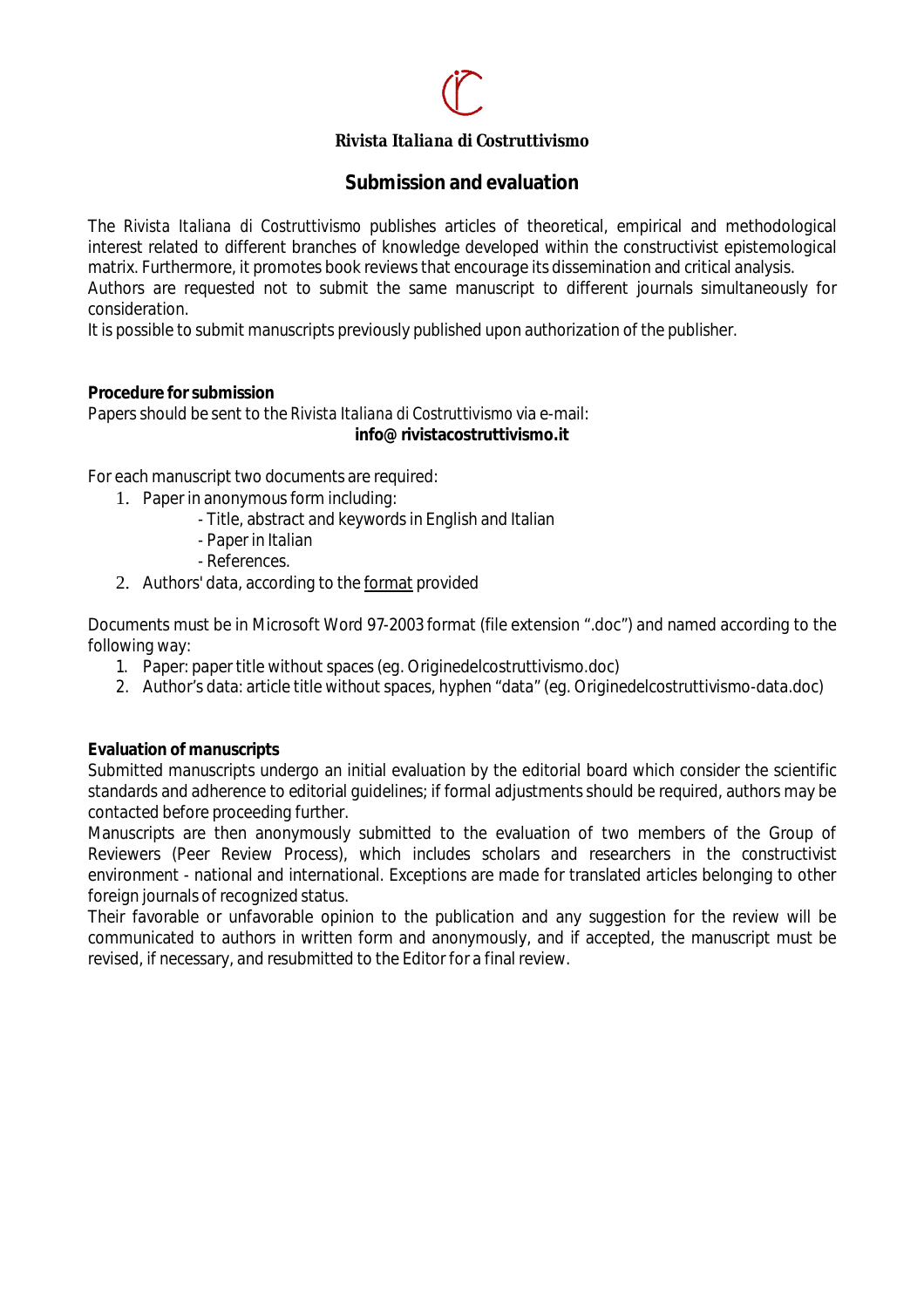#### *Rivista Italiana di Costruttivismo*

## **Guidelines**

#### **Lenght**

Manuscript should not exceed 7.000 words. Book Review should not exceed 1.500 words.

#### **Language**

The language is **Italian**, but manuscripts can be submitted in Italian or English.

#### **Title,** *abstract* **and keywords**

Title in capitals, optionally subtitle in small letters. Include an abstract of 150 words and 5 keywords Title, *abstract* and keywords are in **Italian** and **English**.

#### **Page lay-out**

- *Page size*: A4.
- *Margins*: top 2,5 cm; bottom 2 cm; right 2 cm; left 2 cm.
- *Page numbers*: use Arabic numerals (1, 2, 3, …) at the bottom center of the page.
- *Title of the paper and author:* Corbel 14 for the title, Corbel 12 for the author.
- *Text*: Corbel 11, single space, single-column.
- *Footnotes*: Corbel 9, single space. Use Arabic numerals. Avoid footnotes as possible.
- *Format*: justified text. No first line indents.
- *Title paragraphs*: use bold and italics font. Use Arabic numerals.
- *Bold font*: only for titles; *italics*: foreign words or emphasis; no *underlining*.

## **Figures, tables and graphics**

Embed figures, tables and graphics:

- in the text at the appropriate point (with a caption in Corbel 10);
- as separate attachments: ".jpeg" (figures and graphics) or ".doc" (tables).

If authors use copyrighted material they must obtain the permission from the respective copyright holder.